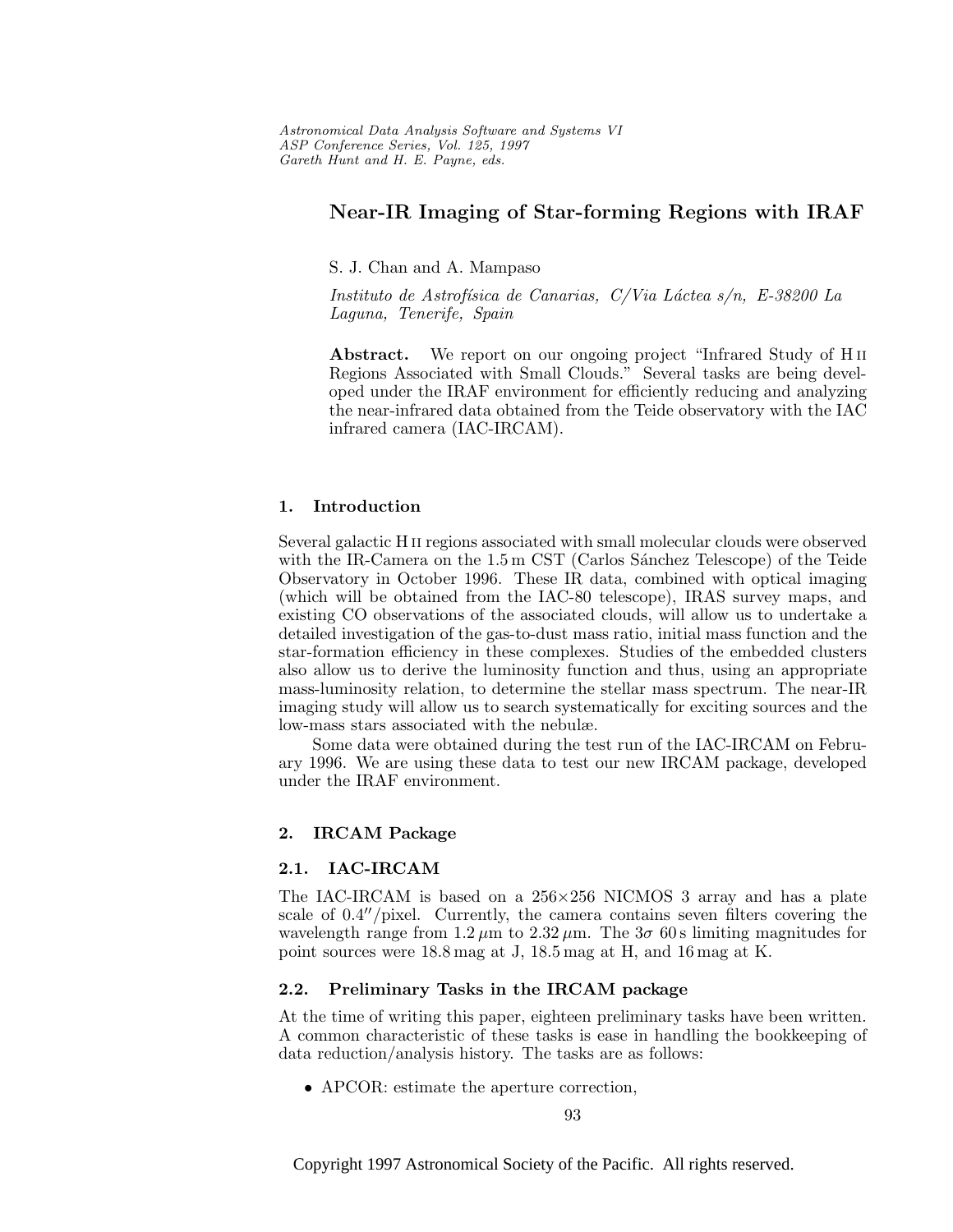94 *Chan and Mampaso*



Figure 1. Part of the S269 field: left—before MDRIPNEW processing; right—after MDRIPNEW processing.

- CHECKPSF: check the PSF (Point Spread Function) model,
- DUMPMARK: mark and label objects on the displayed frame,
- EXAMPSFGP: examine the PSF model,
- FINMISS: find missing stars not found with DAOFIND,
- FINSHIFT: find the image shifts with respect to the reference image,
- FINFIT: fit all the stars, including the missing stars, with the final PSF model,
- FIRSTPSF: obtain the first iteration of a PSF model,
- MARK3FR: display all the frames and mark the stars,
- MATCHMARK: find the stars which match all the frames,
- MATCHPHOT: obtain the photometry from the match frame and produce a final list,
- MDRIPNEW: reduce the "drip" noise produced by the IAC-IRCAM (see Figure 1),
- NITERPSF: obtain the *n*th iteration PSF model,
- PARFIND: find the critical parameters from the frames,
- SELBRIGHT: select well isolated bright stars,
- SELPST1: select first iteration PSF candidates, and
- SUBMARK: subtract the neighbours and their friends from the PSF stars and display the subtracted image.